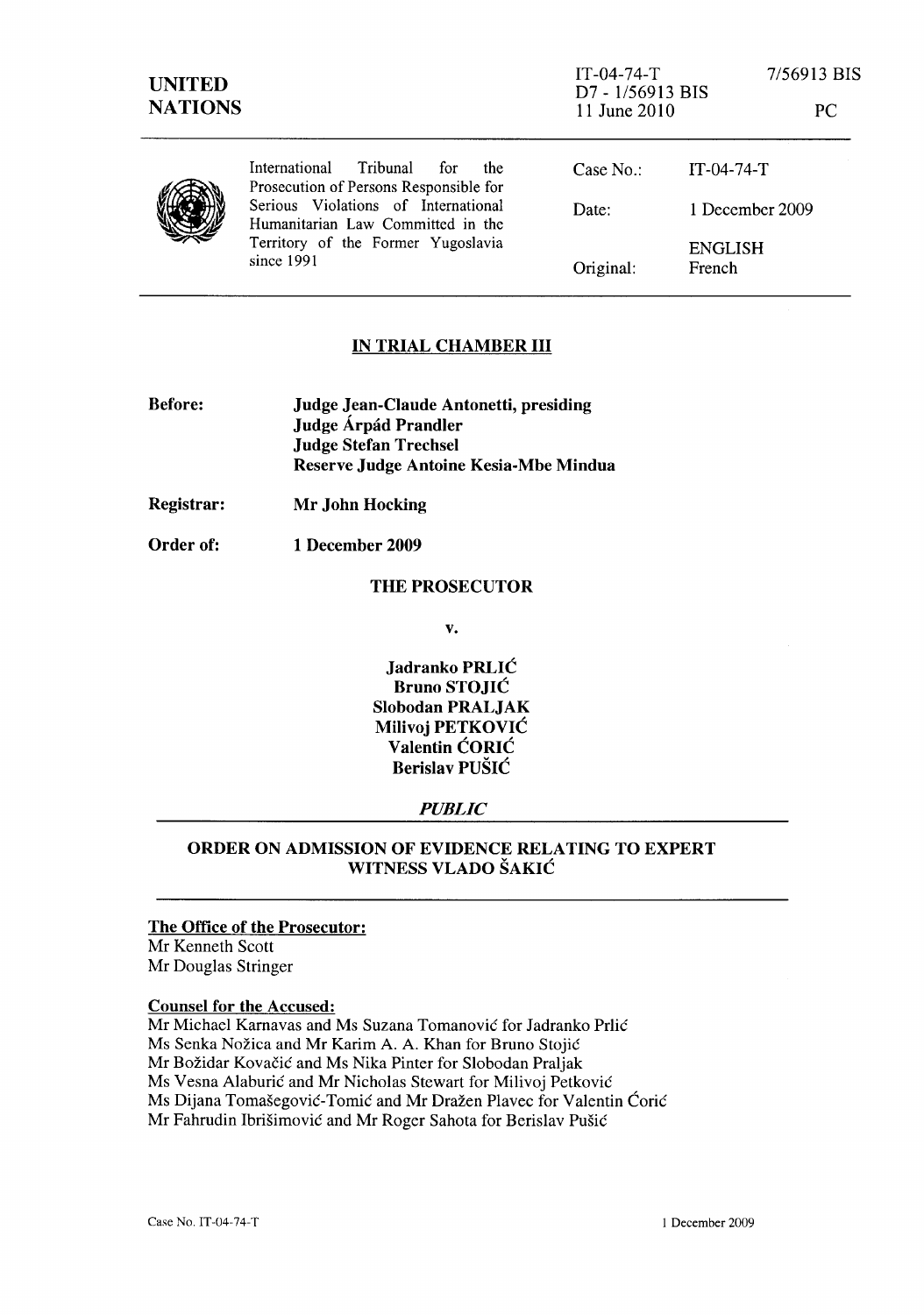**TRIAL CHAMBER III** ("Chamber") of the International Tribunal for the Prosecution of Persons Responsible for Serious Violations of International Humanitarian Law Committed in the Territory of the Former Yugoslavia since 1991 ("Tribunal"),

**NOTING** the request to admit six exhibits submitted by Counsel for the Accused Praljak ("Praljak Defence")<sup>1</sup> and the request to admit 11 exhibits submitted by the Office of the Prosecutor ("Prosecution")<sup>2</sup>, both relating to the testimony of Vlado Sakic ("Proposed Exhibits"; "Witness") who appeared on 5 and 6 October 2009,

**NOTING** the objections formulated by the Praljak Defence to one Proposed Exhibit submitted by the Prosecution, $3$  the objections formulated by the Prosecution to four Proposed Exhibits submitted by the Praljak Defence<sup>4</sup> and the reply by the Praljak Defence to the objections formulated by the Prosecution,<sup>5</sup>

**NOTING** the "Order on the Qualifications as Expert and Mode of Questioning of Witness Vlado Šakić", rendered publicly by the Chamber on 6 May 2009, in which the Chamber granted the Witness qualifications as an expert in socio-psychology to testify on issues relating to the socio-psychological context of the war in Bosnia and Herzegovina between 1991 and 1995 ("Order of 6 May 2009"),

**CONSIDERING** that the Chamber has examined each of the Proposed Exhibits on the basis of the admissibility criteria set out in the "Decision on Admission of Evidence" rendered publicly by the Chamber on 13 July 2006 and in the "Decision Adopting Guidelines for the Presentation of Defence Evidence" rendered by the Chamber on 24 April 2008, $<sup>6</sup>$ </sup>

**CONSIDERING** that the Chamber notes that, among the Proposed Exhibits, Exhibit 3D 03721 is an expert report written by the Witness and that the report was disclosed under Rule 94 *bis* of the Rules of Procedure and Evidence ("Rules") on 3 April 2009,<sup>7</sup>

IC 01074.

IC 01075.

IC 01079.

IC 01080.

IC 01081.

<sup>6</sup> Guideline 8: The Admission of Documentary Evidence through a Witness.

<sup>&</sup>lt;sup>7</sup> "Slobodan Praljak's Submission of the Expert Report of Dr Vlado Šakić", 3 April 2009.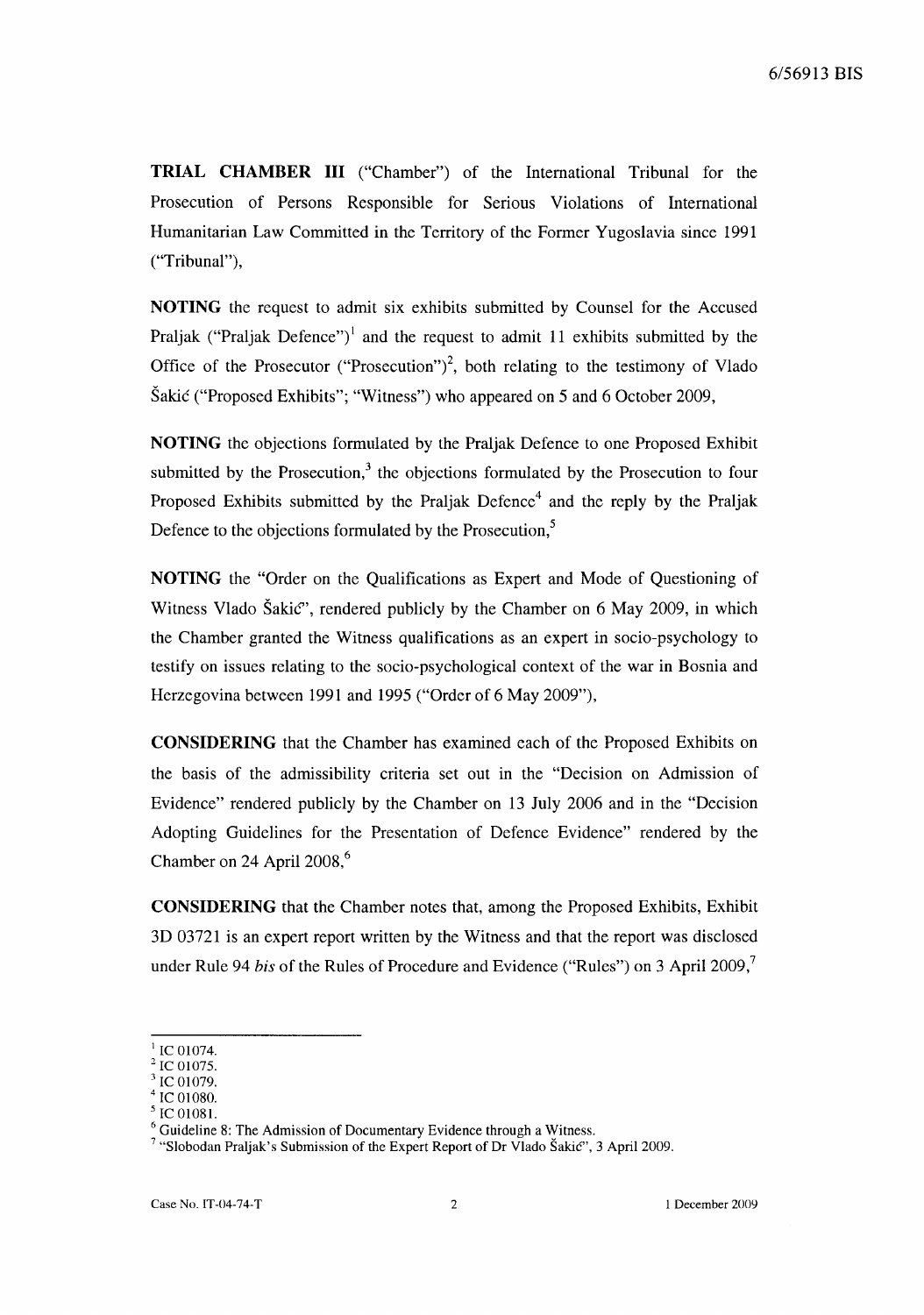**CONSIDERING** that the Chamber recalls the established jurisprudence of the Tribunal with respect to the admission of expert reports, that is, that the standards of admissibility of evidence set out in Rule 89 (C) of the Rules apply to the admissibility of an expert report under Rule 94 *his* of the Rules, <sup>8</sup>

**CONSIDERING** that the Chamber also recalls that the admissibility of an expert report is subject to four additional requirements: (1) the witness is classified as an expert; (2) the report meets the minimum standards of reliability; (3) the report is relevant and of probative value; and (4) the content of the report falls within the expertise of the expert witness,<sup>9</sup>

**CONSIDERING** that in its Order of 6 May 2009 the Chamber decided that Vlado Sakic was qualified to testify as an expert witness and that, during his testimony, he acknowledged that he had written and signed the expert report entitled "The War in Bosnia and Herzegovina 1991-1995: A Socio-Psychological Expertise" ("Report"), <sup>10</sup>

**CONSIDERING** that, in the case in point, the content of the Report falls within the expertise of the Witness and presents some reliability, relevance and probative value; that the Chamber therefore decides to admit it, although it nevertheless reminds the Praljak Defence that this decision is without prejudice to the weight and credibility which the Chamber will subsequently decide to attach to the Report, $<sup>11</sup>$ </sup>

**CONSIDERING** that the Chamber notes that Proposed Exhibit 3D 03727, sought to be admitted by the Praljak Defence and the Prosecution, is the *Curriculum Vitae* of the Witness accompanied by a list of selected sources he used in writing his Report and untranslated lists of the activities and publications of the Witness; that the Chamber finds that it thus contains not only the *Curriculum Vitae* of the Witness, but also a large quantity of untranslated information; that the Chamber therefore decides to admit only pages 1 to 5 of Exhibit 3D 03727, which are the *Curriculum Vitae* of the

<sup>8</sup>*The Prosecutor v. Vujadin Popovic,* Case No. IT-05-88-AR73.2, "Decision on Joint Defence Interlocutory Appeal Concerning the Status of Richard Butler as an Expert Witness", 30 January 2008, para. 21 *("PopovicDecision")* ; *The Prosecutor v. Radoslav Brdanin,* Case No. IT-99-36-T, "Decision on Prosecution's Submission of Statement of Expert Witness Ewan Brown", 3 June 2003.

<sup>9</sup>*Popovic* Decision, para. 21 ; *The Prosecutor v. Milan Martic,* Case No. IT-95-11-T, "Decision on Defence's Submission of the Expert Report of Professor Smilja Avramov Pursuant to Rule 94 *his", 9*  November 2006.

 $10$ <sup>10</sup>Transcript in French ("T(F)"), 5 October 2009, p. 45599.

<sup>&</sup>lt;sup>11</sup> Popović Decision, para. 22.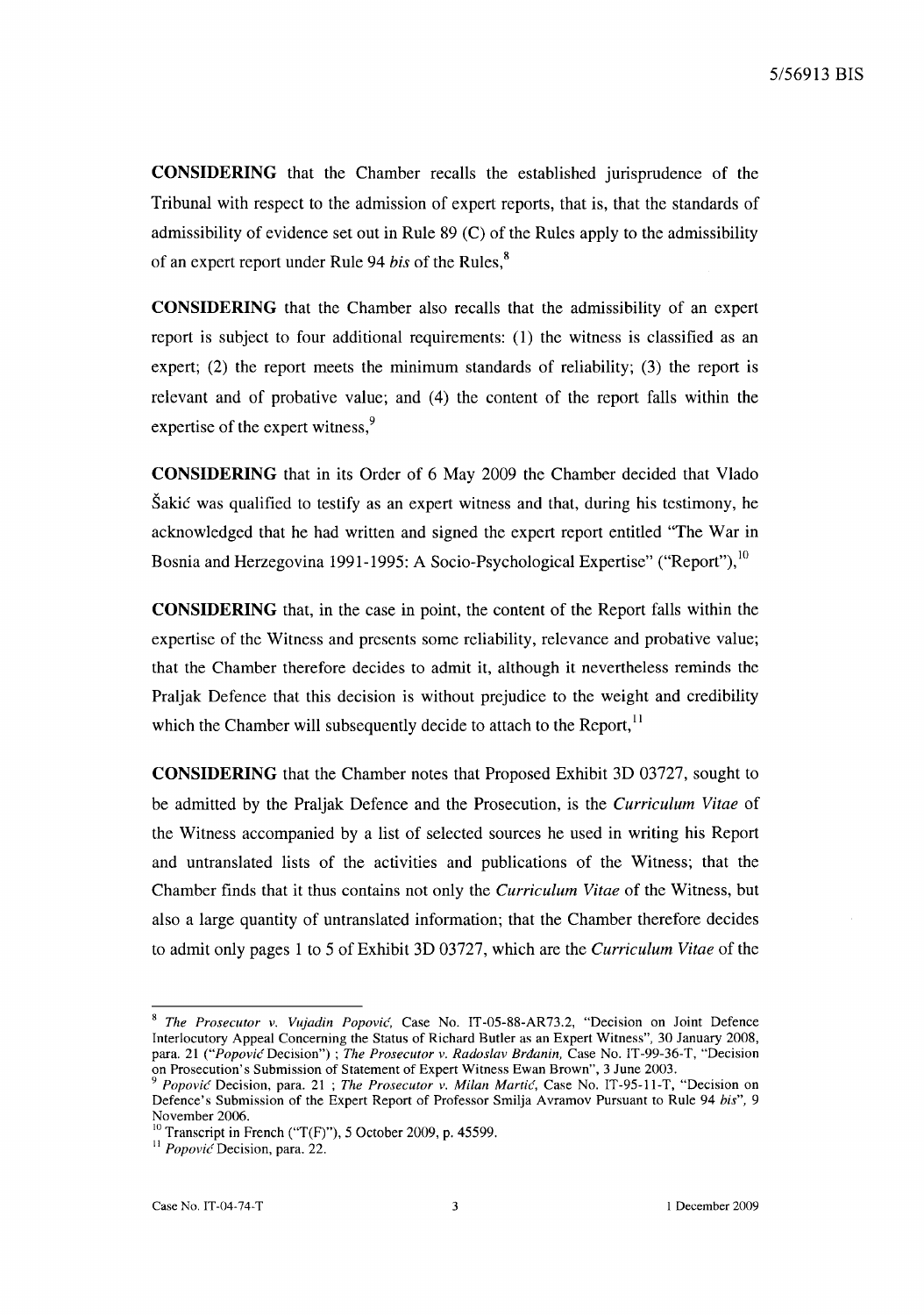Witness and a list containing a summary of the sources used by the Witness in writing his Report,

**CONSIDERING** that Proposed Exhibit IC 01073, sought for admission by the Praljak Defence, is classified by the Praljak Defence as the *Curriculum Vitae* of the Witness; that the Proposed Exhibit is in fact neither a *Curriculum Vitae* in the literal sense nor a simple summary about him as announced in court by the Praljak Defence; 12 that in fact the Proposed Exhibit has 45 pages, with a large part of it in duplicate; that many of the 45 pages contain information  $-$  coming from the Internet  $$ about the *Ivo Pilar* Institute that the Witness heads; that since the Chamber has already admitted, through Proposed Exhibit 3D 03727, the *Curriculum Vitae* of the Witness and that the relevance of the information about the *Ivo Pilar* Institute was not demonstrated in court, the Chamber decides to reject this Proposed Exhibit,

**CONSIDERING** that the Chamber decides to admit into evidence the exhibits marked as "Admitted" in the Annex attached to this Decision since they were put to the witness Vlado Sakic and bear sufficient indicia of relevance, probative value and reliability,

**CONSIDERING** that the Chamber decides not to admit into evidence the Proposed Exhibits marked as "Not Admitted" in the Annex attached to this Decision since they do not meet the requirements set forth in the Decisions of 13 July 2006 and 24 April 2008,

 $12$  T(F), 5 October 2009, p. 45592.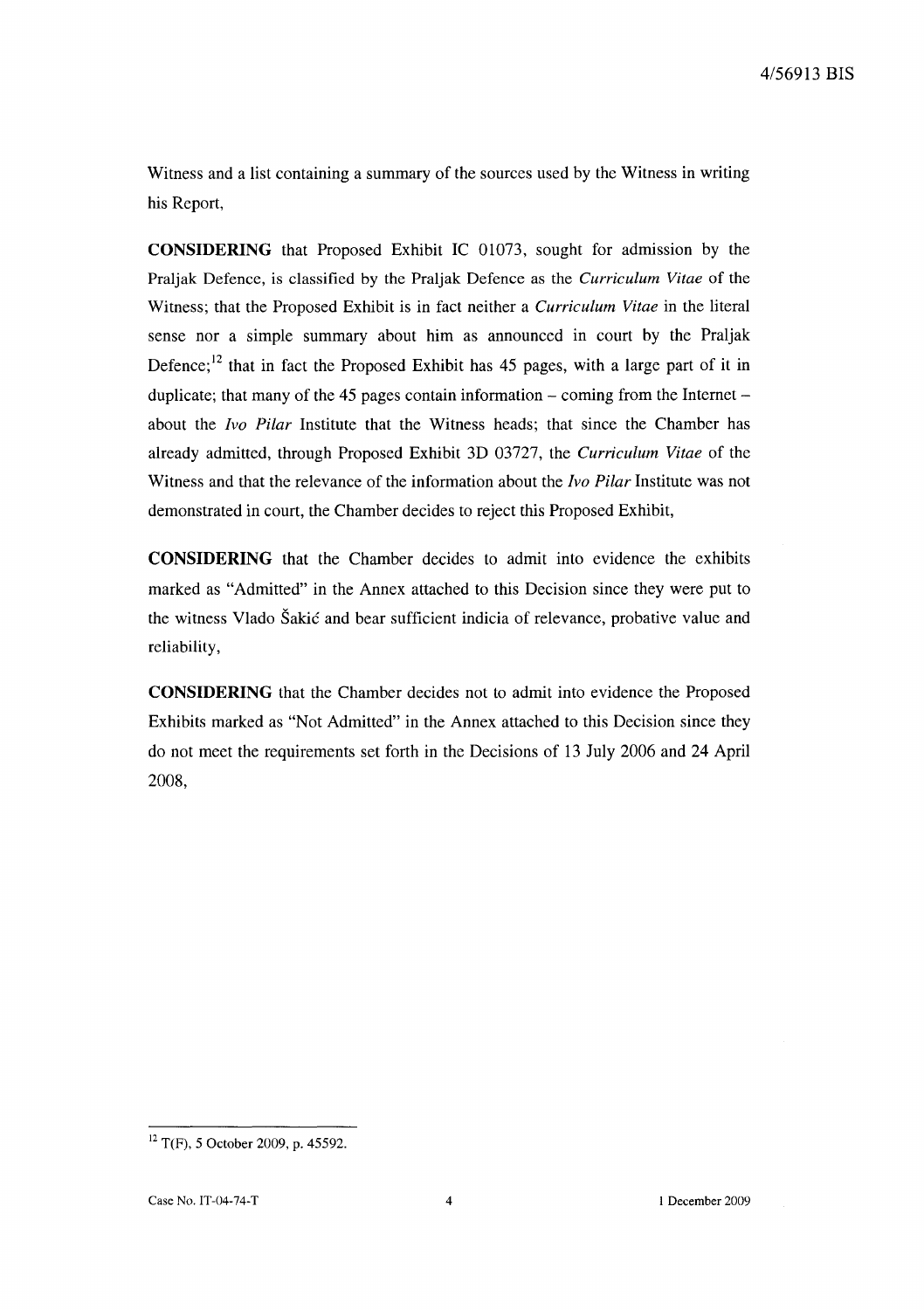# FOR THE FOREGOING REASONS,

PURSUANT TO Rules 54 and 89 (C) of the Rules of Procedure and Evidence,

PARTIALLY GRANTS the requests of the Praljak Defence and the Prosecution,

DECIDES that it is appropriate to admit into evidence the Proposed Exhibits marked as "Admitted" in the Annex attached to this Order,

DENIES, by majority, Presiding Judge Antonetti dissenting, the Prosecution request for admission of Proposed Exhibits P 02595, P 02650, P 03156 and P 03186 for the reasons stated in the Annex attached to this Order, AND

DENIES in all the other respects the requests for admission by the Praljak Defence and the Prosecution for the reasons stated in the Annex attached to this Order,

Done in English and in French, the French version being authoritative.

*/signed/* 

Jean-Claude Antonetti Presiding Judge

Done this first day of December 2009 The Hague (The Netherlands)

[Seal of the Tribunal]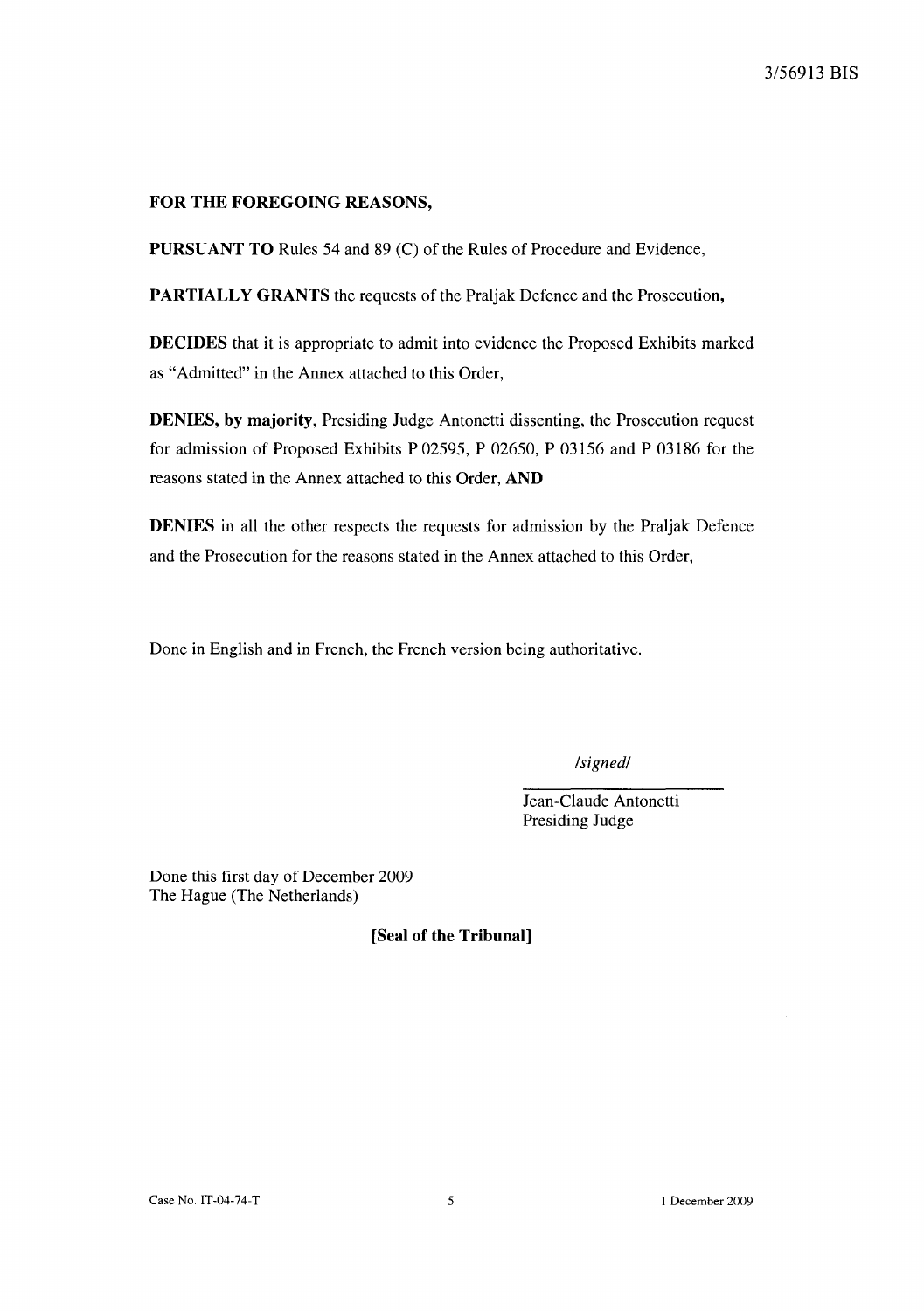# **Annex**

| <b>Exhibit Number</b>                                                                                                                                                                                                                                                                                                                           | <b>Party Proposing Admission</b><br>of the Exhibit | <b>Admitted/Not Admitted/Marked</b><br>for Identification (MFI)                                                                                                                                                                                          |
|-------------------------------------------------------------------------------------------------------------------------------------------------------------------------------------------------------------------------------------------------------------------------------------------------------------------------------------------------|----------------------------------------------------|----------------------------------------------------------------------------------------------------------------------------------------------------------------------------------------------------------------------------------------------------------|
| 3D 03156                                                                                                                                                                                                                                                                                                                                        | Praljak Defence                                    | Not admitted (Reason: the Praljak<br>Defence, through Witness Vlado<br>Šakić, did not establish any link of<br>relevance between this exhibit and<br>the Indictment)                                                                                     |
| 3D 03521, 45 pages: 3D43-0564;<br>3D43-0565; 3D43-0566; 3D43-<br>0571 to 3D43-0573; 3D43-81 to<br>3D43-0588; 3D43-0592 to 3D43-<br>0601; 3D43-0603 to 3D43-0617;<br>3D43-0623 to 3D43-0630<br>(corresponding to pages 1 to 3; 8)<br>to 10; 18 to 25; 29 to 38; 40 to<br>54 and 60 to 67 of the English<br>version of the document in<br>ecourt) | Praljak Defence                                    | Not admitted (Reason: redundant<br>document, repeated in large part in<br>the first part of the Report and its<br>additional value in relation to the<br>Report was not demonstrated by the<br>Praljak Defence)                                          |
| 3D 03558, 1 page: 3D41-1078<br>(corresponding to page 17 of the<br>English version of the document<br>in ecourt)                                                                                                                                                                                                                                | Praljak Defence                                    | Not admitted (Reason: Vlado Šakić<br>affirmed that he had not used this<br>Exhibit in his Report and the Praljak<br>Defence, through this Witness, did<br>not establish any link of relevance<br>between this exhibit and the<br>Indictment)             |
| 3D 03721                                                                                                                                                                                                                                                                                                                                        | Praljak Defence                                    | Admitted                                                                                                                                                                                                                                                 |
| 3D 03727                                                                                                                                                                                                                                                                                                                                        | Praljak Defence and Prosecution                    | Admitted in part $-$ pages 1 to 5 of<br>this Exhibit (Reason: pages 6 to 21<br>have not been translated)                                                                                                                                                 |
| IC 01073                                                                                                                                                                                                                                                                                                                                        | Praljak Defence                                    | Not admitted (Reason: the Exhibit<br>has 45 pages, half of which are<br>duplicates; these pages contain a<br>summary of the Curriculum Vitae of<br>Vlado Šakić already admitted through<br>Exhibit 3D 03727; lack of relevance<br>in all other respects) |
| P 02595                                                                                                                                                                                                                                                                                                                                         | Prosecution                                        | Not admitted by majority (Reason:<br>the witness did not comment on the<br>reliability, relevance and probative<br>value of the exhibit)                                                                                                                 |
| P 02650                                                                                                                                                                                                                                                                                                                                         | Prosecution                                        | Not admitted by majority (Reason:<br>the witness did not comment on the<br>reliability, relevance and probative<br>value of the exhibit)                                                                                                                 |
| P 03156                                                                                                                                                                                                                                                                                                                                         | Prosecution                                        | Not admitted by majority (Reason:<br>the witness did not comment on the<br>reliability, relevance and probative<br>value of the exhibit)                                                                                                                 |
| P03186                                                                                                                                                                                                                                                                                                                                          | Prosecution                                        | Not admitted by majority (Reason:<br>the witness did not comment on the                                                                                                                                                                                  |